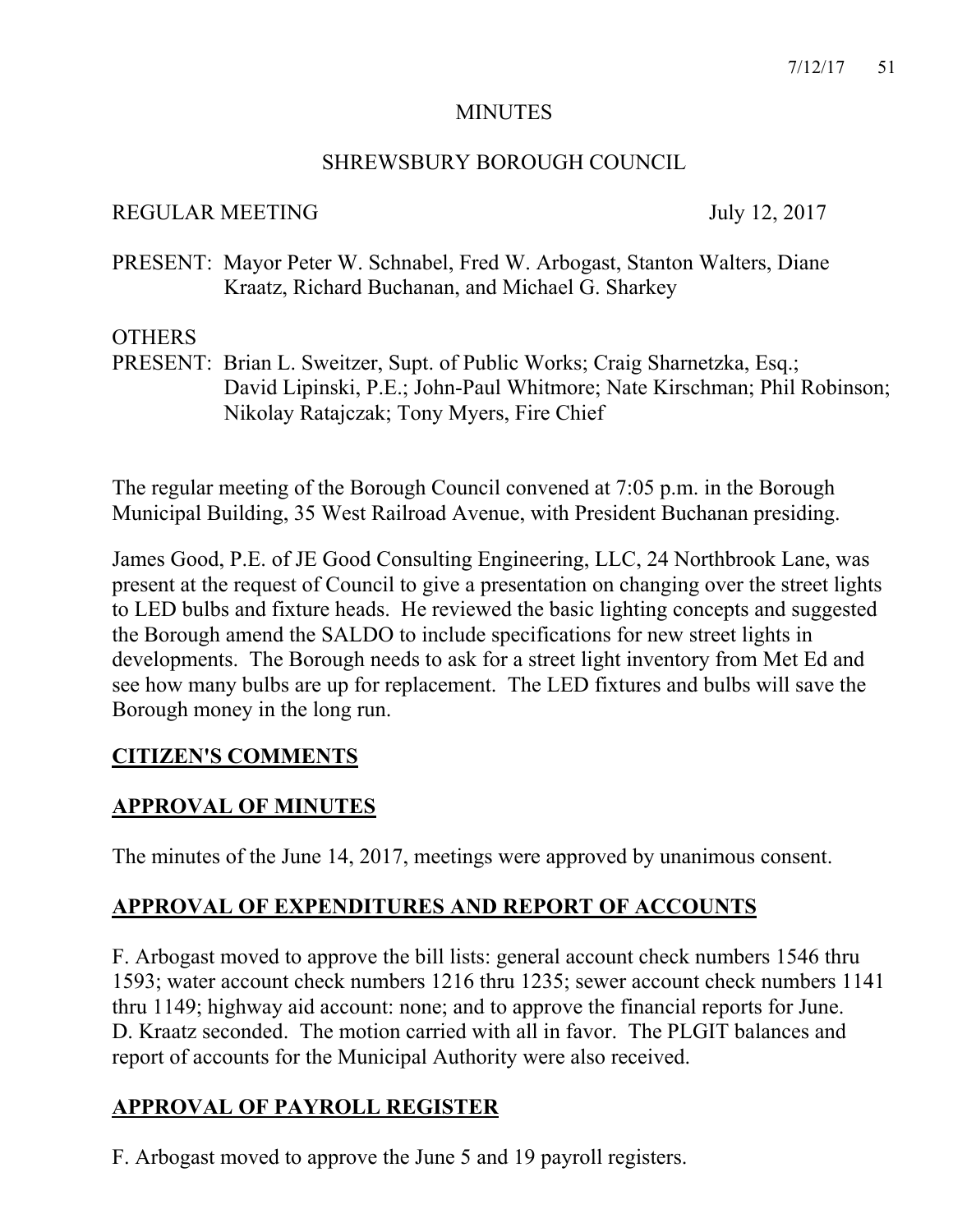D. Kraatz seconded. The motion carried with all voting in favor.

## **SUBDIVISION & LAND DEVELOPMENT** – D. Kraatz

#### **Codes Enforcement**

Eleven permits were issued in June.

#### **Southern Regional Police** – R. Buchanan and Mayor Schnabel

There was no meeting the first Wednesday of the month because of the carnival in New Freedom. The Commission will meet next Tuesday. Officer Michael Miller resigned and the Commission will discuss manpower and the formula based on Consultant Smeal's report and recommendations.

#### **Water & Sewer** – Supt. Sweitzer

#### 2017 Waterline Replacement Bids

Eight bids were received:

| MacMor Construction, LLC    | \$390,282.00 |
|-----------------------------|--------------|
| Fitz & Smith                | \$442,663.75 |
| DeTraglia Excavating, Inc.  | \$481,700.00 |
| <b>Kinsley Construction</b> | \$506,331.00 |
| York Excavating Co.         | \$535,558.89 |
| Keystone Clearwater         | \$535,992.39 |
| Doli Construction           | \$536,130.00 |
| E.K. Services               | \$588,885.00 |

Eng. Lipinski stated he reviewed all of the bids and stated they are all acceptable.

M. Sharkey moved that all bids be accepted.

S. Walters seconded. The motion carried with all voting in favor.

M. Sharkey moved to award the contract to MacMor Construction, LLC in the amount of \$390,282.00 pending receipt of all necessary documents as required by the contract documents.

S. Walters seconded. The motion carried with all voting in favor.

Road/Water Line Project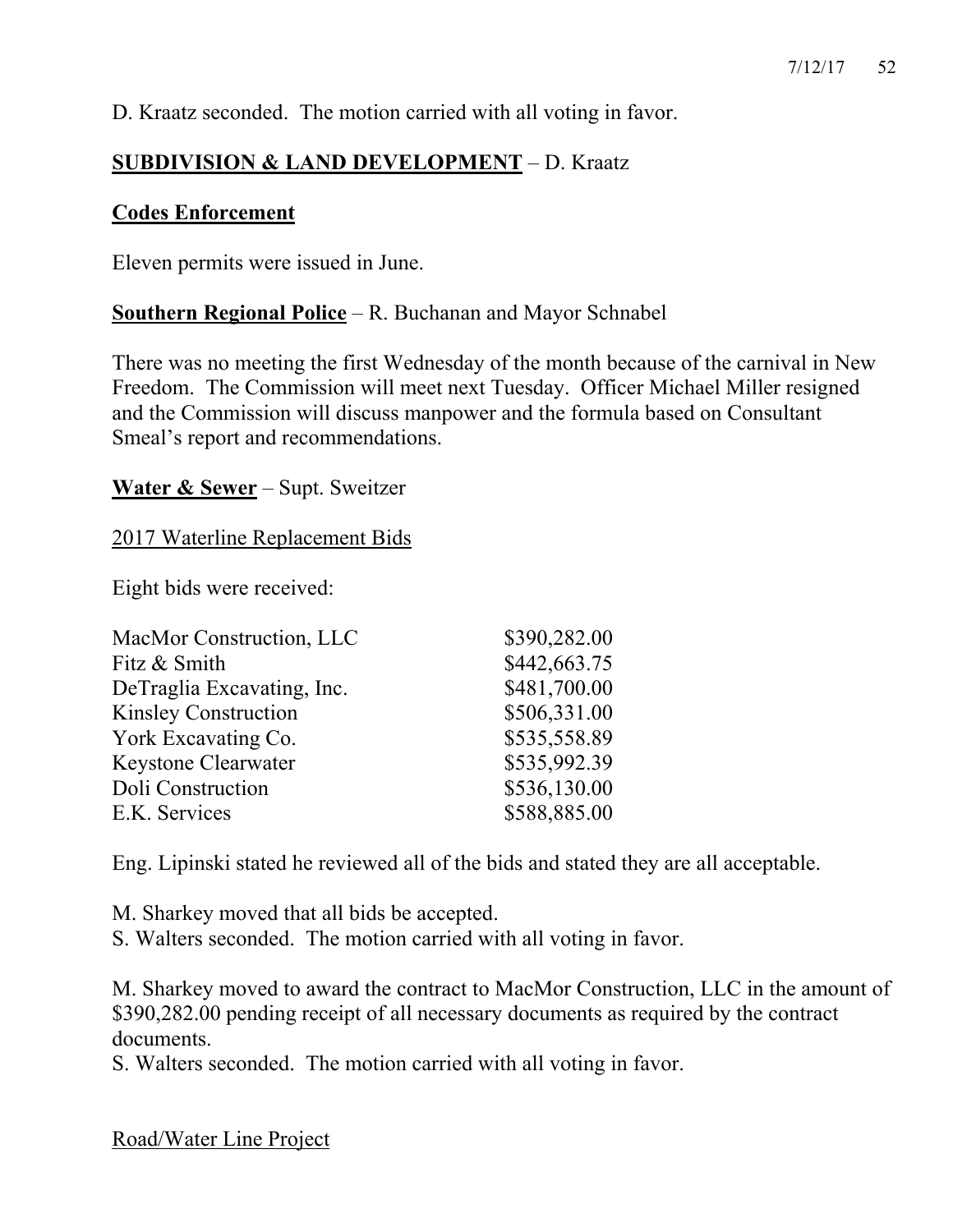The cost for water line replacement is around \$1,221,475.00 and the road paving around \$648,710.00. The work should be done in phases in order to receive more competitive bids for the work. Roads that will need to be paved after the water line work will cost \$456,860.00. The cost of the 2018 water line replacement is projected at \$569,350.00. Future road paving 2019 cost could be \$307,000.00 and water line replacement work at \$652,125.00. An open line of credit may be opened to use as a back-up or in the event of an emergency.

## Weather Station

The weather station was installed at the Public Works garage in order to use the wi-fi service and to link to the SCADA system.

## Shrewsbury Township Private Wells

Shrewsbury Township adopted an ordinance based on our recommendation to require abandonment and closure of private wells if the resident connects to public water. A list of Township property owners who connected to public water recently was attached to the report. Grace Church on East Forrest Avenue contacted Supt. Sweitzer and will sign the closure agreement authorizing the Borough to complete the process for it.

S. Walters moved to authorize Sol. Rehmeyer's office to send letters to the 15 property owners that are in a wellhead protection zone that have connected to The York Water Company.

F. Arbogast seconded the motion with the addition that Shrewsbury Township receive copies of the letter. S. Walters accepted the amendment.

The motion carried with all voting in favor. Sol. Rehmeyer's office encloses a copy of the Township's ordinance and explains why closure is necessary.

### Sewer Flow SCADA

A quote was received from Control Systems 21 for the SCADA system to gather data from the sewer flow meters in Railroad Borough. The quote is for \$9,112.00 with \$10,000.00 being budgeted. The radio sight path study is poor with bad radio signal. An additional antenna will need to be installed to bounce the radio signal and transmit it to the Borough building. With the additional antenna, the project will cost up to \$15,000.00. The Borough would pay about 55% of the cost with the Authority paying its share.

F. Arbogast moved to authorize the purchase of a third antenna to be placed in Railroad Borough in order to receive sewer flow readings at our sewer meter locations in Railroad at a cost not to exceed \$15,000.00.

M. Sharkey seconded. The motion carried with all voting in favor.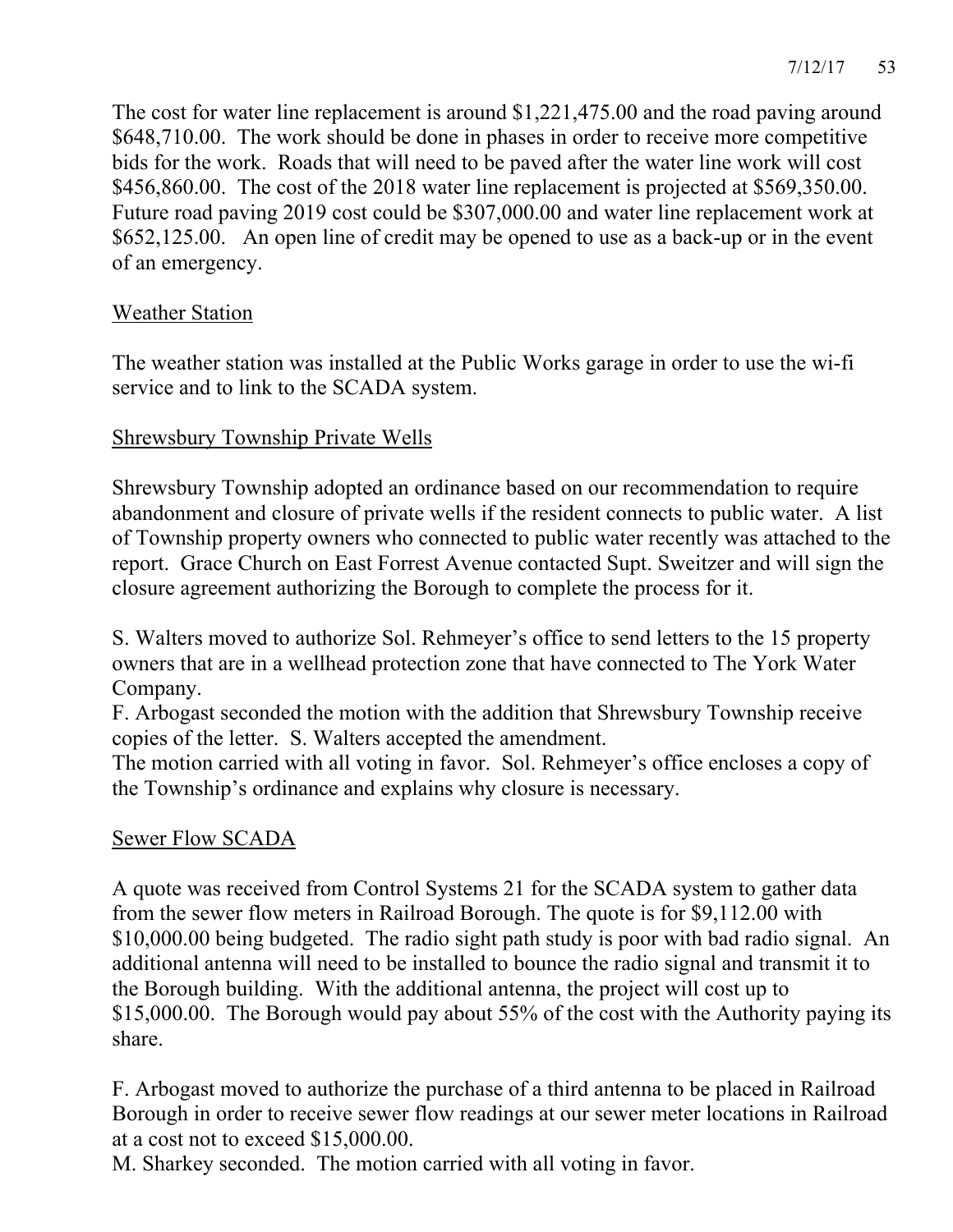#### Susquehanna River Basin Commission Hearings

R. Buchanan reported the hearings held here at the Municipal Building went fine and were well-attended. Supt. Sweitzer and R. Buchanan attended the second of a third part series sponsored by the S.R.B.C. and the discussion included making sure the right size meter is installed especially for large users and how it relates to loss of water billing.

#### Water and Sewer Committee Meeting

The Committee met with Phil Robinson and Nikolay Ratajczak and the discussion included the amount of EDUs held for future development within the Borough where those property owners are not paying a quarterly reservation fee. Also discussed was the number of gallons that comprise an EDU. The Committee will work with Sol. Rehmeyer on future reservations.

#### Essex Circle Drive Water Runoff

S. Walters had a chance to review the subdivision plan for 44 and 46 Lexington Drive and the private roadway costs are to be shared by both property owners. A letter was sent to the owner of 44 Lexington Drive and the same letter needs to be sent to the owner of 46 Lexington Drive.

### **Public Roads & Lighting** – M. Sharkey and Supt. Sweitzer

### Traffic Calming Class

LTAP is providing training for traffic calming on Tuesday, September 26 in this building. Three residents have expressed interest in attending and to serve on a Traffic Calming Committee. Invitations should be sent to the neighboring municipalities.

### PennDOT North Main Street Paving/Driveway Removal

Supt. Sweitzer spoke with property owners of 127, 129, and 135 North Main Street to let them know the scope of work in connection with removing the ramps and installing straight driveways. The PennDOT right-of-way is fairly wide in this area so we should be able to stay within the right-of-way. A temporary access agreement should be prepared for each of the three properties. Eng. Lipinski's office will apply for the HOPs which need to be in the property owner's name. The Borough will pay the \$25.00 fee.

#### West Linden Avenue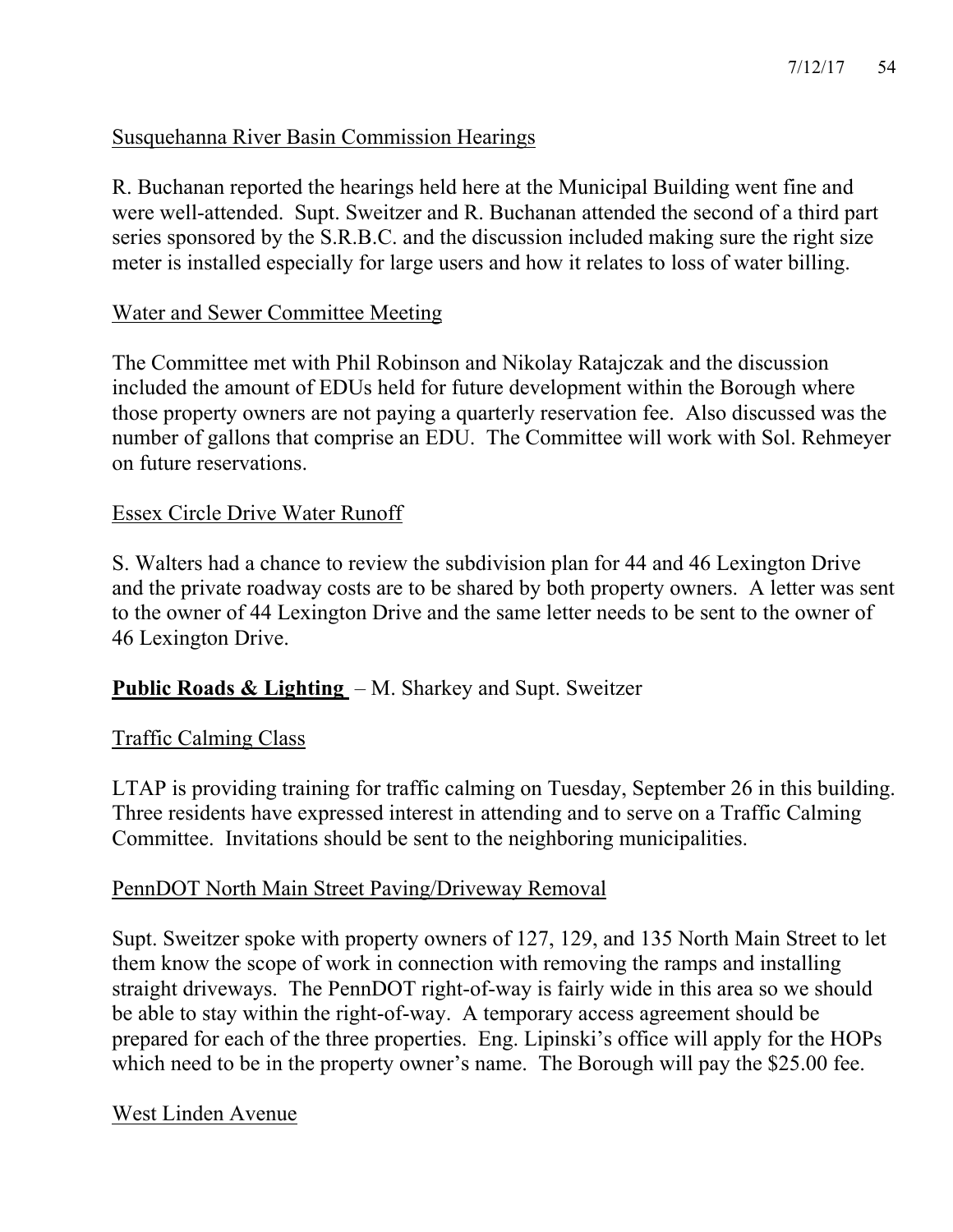The adjoining property owners to West Linden Avenue are opposed to having the alley closed to the public even though the Borough was still going to maintain and plow the alleyway. The ramp onto North Main Street will have to stay unless significant grade changes are made to the sidewalk and a retaining wall added to the adjacent properties. The existing grades are too extreme. PennDOT should be made aware that the ramp will have to remain unless State funds are used to make the adjustments. Eng. Lipinski will contact PennDOT and ask the project manager what PennDOT wishes to do about the ramp.

## East Church Avenue/201 South Main Street

Trucks have entered the property at 201 South Main Street again. Supt. Sweitzer started to perform the traffic study to see if trucks could be restricted and noticed the study must be completed by a professional engineer.

S. Walters moved that Supt. Sweitzer proceed with the traffic study to be done by a professional engineering firm at a cost not to exceed \$500.00. M. Sharkey seconded. The motion carried with all voting in favor.

### Post Office Storm Sewer Project

The storm sewer project is complete. The Public Works Department performed the work and Frall Developers will pay for the materials which is a little over \$4,000.00.

## **Public Lands, Buildings and Finance** – F. Arbogast

## **ENGINEER'S REPORT**

#### Essex Circle Drive

S. Walters moved to approve payment to Fitz & Smith for the Borough's share (14%) of the recommendation of payment #5 of \$10,530.54.

F. Arbogast seconded. The motion carried with all voting in favor.

## **SOLICITOR'S REPORT**

### Police Agreement

In order to protect itself and allow for potential withdrawal at the end of 2018, the Borough needs to undertake withdrawal proceedings like New Freedom and Glen Rock Boroughs did and Stewartstown Borough is doing. M. Sharkey felt the hearing and notice procedure was not necessary given there is an agreement in place.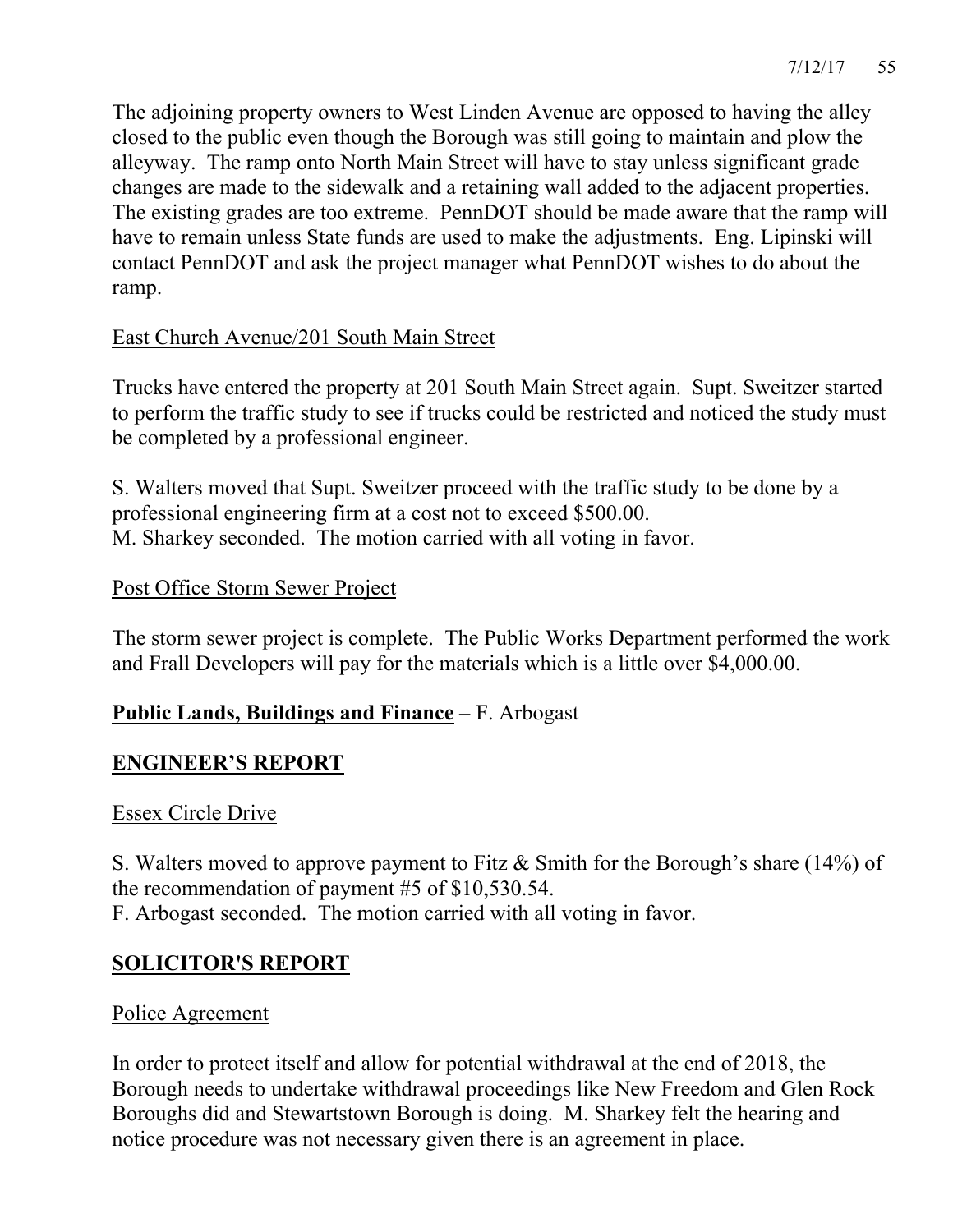S. Walters moved to authorize Sol. Rehmeyer's office to advertise notice of the hearing for September 13 with certified notice to be given to the Police Commission and the other members before October 1.

D. Kraatz seconded. The motion carried with all voting in favor with the exception of M. Sharkey. An explanation will be included in the fourth quarter newsletter.

### Closure and Capping of Wells in the Wellhead Protection Overlay District

Letters were sent to property owners at 4 Strawberry Road and 74 East Forrest Avenue requesting the private wells be closed with the assistance of the Public Works Department. Supt. Sweitzer submitted a list of additional property owners who are in a wellhead protection zone who have connected to The York Water Company's water lines.

#### **Public Safety, Welfare and Personnel** – F. Arbogast and S. Walters

#### EMS Meeting

Another meeting will be held on July 18 at 3:00 p.m. at the Township building. A letter was sent to Rose Ambulance questioning why the Borough was billed for ambulance benefit expenses more than Shrewsbury Township for less calls for service.

#### SCEMA

S. Walters reported all member municipalities have submitted coordinator appointments to the County. A unified plan is in process. The Township ordered some radio equipment to expand the back-up facility.

#### **Secretary's Report** – C. Bosley

### **York Adams Tax Bureau** – M. Sharkey

The next meeting is July 30 in Gettysburg.

### **Subdivision, Land Development & Zoning** – D. Kraatz

### **Planning Commission/Regional Planning Commission**

### LGAC

S. Walters reported there was not a quorum Monday evening so there will be no meeting until next month.